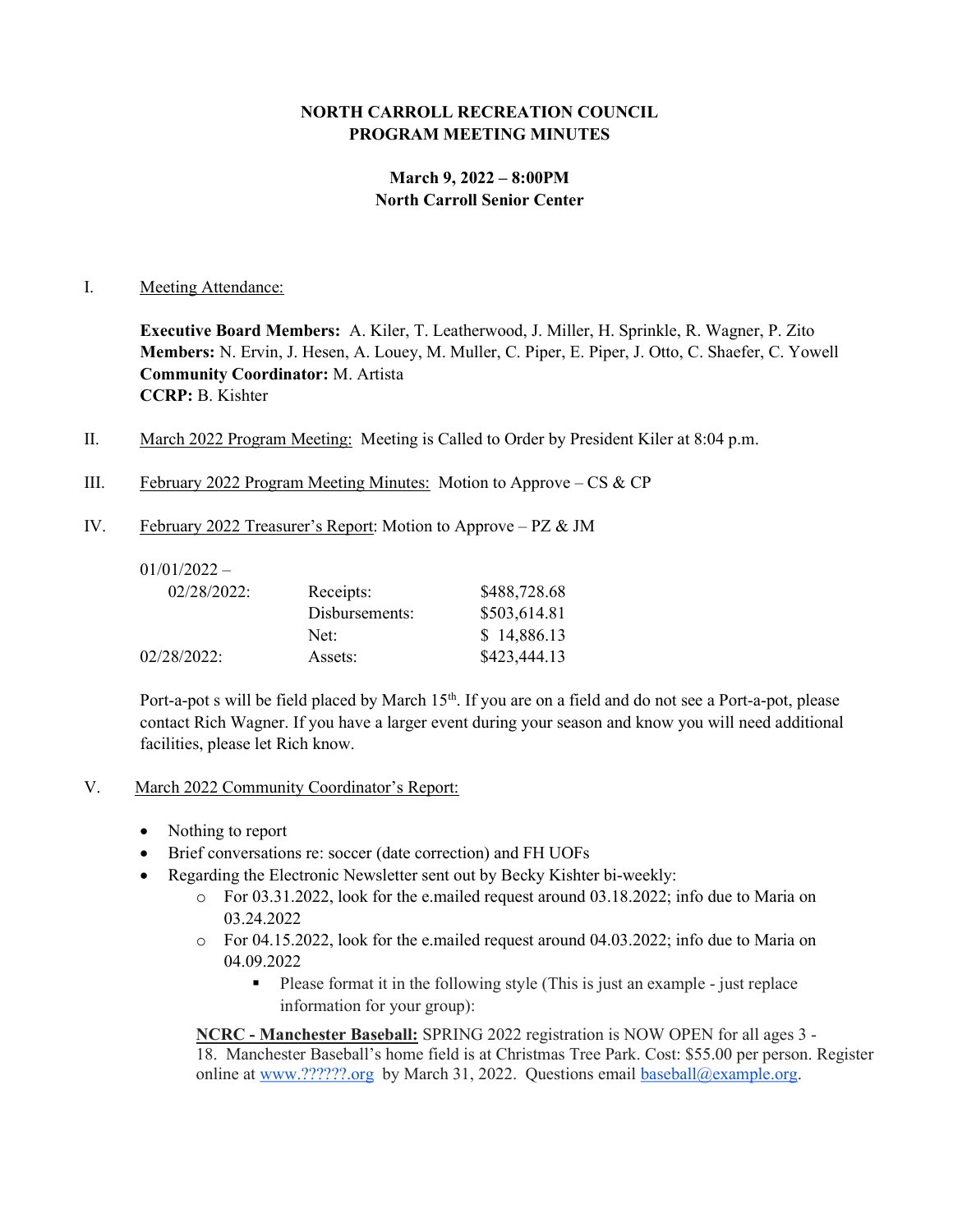# VI. March 2022 Parks and Rec Report: Becky Kishter

- Fields open March 15<sup>th</sup>. The mowing schedule will be provided as soon as Facilities puts that plan in place. (Added by AK: Mowing schedules are not usually flexible but if you wish to request a different day, please contact President Kiler who will reach out to Lisa Carroll.)
- Reminder: Pesticides and weed killer are not permitted on any county fields (this includes CCPS fields).
- COVID19 update masks are now optional use in schools.
- UOF with schools & County locations: programs cannot just have a blanket request. Requests need to be unique to what is going on (Practices, Games, Tournaments, etc.) with dates and times defined. Your permit for your program practice and games for the season does not cover a tournament or other unique activity your program may be hosting.
- NO BOUNCE houses allowed unless the company you are renting from is paying a person to operate. They cannot be operated by our volunteers (Per Risk Management) and the Department must be notified in advance.
- Outside vendors are not permitted on County property or in our parks without the approval of the manager/department, example food trucks. If you are requesting a vendor/food truck attend one of your events, be sure to have a contract or MOU in place. The standard is the program receiving 10% of the sales. Your Community Coordinator must be notified, you can get the department's standard contract from them if needed.
- Fliers/Advertising that is distributed (even electronically) must display the Recreation Council logo, or acknowledge the Rec Council, have current the R&P logo AND the current ADA statement (using standard font 12 point). As a reminder, fliers need to be approved by the Council's full-time staff person which attends the meetings BEFORE distribution. Flier templates were distributed to each Rec Council, contact Comm. Coordinator if needed again.
- $\bullet$  50<sup>th</sup> Anniversary Celebration has been replaced with a Family Fun event...more info to come, however it's Friday July 15<sup>th</sup> at the Carroll County Sports Complex. Rec Council programs are invited to set up a table for information (5-9pm). Contact Laura Tawes if interested ltawes@carrollcountymd.gov
- Youth Fishing Rodeos (free): April 24 at Westminster Community Pond and May 22 at Krimgold Park, 8am-12pm with awards shortly after.
- Running a Summer Camp or Clinic and have not turned in your request yet? Deadline for the Summer Guide publication is March  $15<sup>th</sup>$ . As a reminder, all camps of any kind must run through the Dept. of Recreation and Parks (not through a Recreation Council).
- Inclement Weather Program Cancelation change: At the last FARC meeting it was recommended and agreed upon that moving forward, when Carroll Co. Schools close/close early or cancel all evening programs held in their buildings, Rec & Parks programs may still be held if they are meeting at a private, non-county location AND the Snow Emergency Plan (SEP) for Carroll County has not gone into effect. Once the SEP is in effect, all programs are canceled for that evening.
- Please remember that your Community Coordinator is paid staff at the Department and is the Rec Council's first line of contact for any and all questions, concerns or requests. If he/she is unable to answer you directly, they will reach out to their designated fulltime liaison in the office. This allows communication to flow much more smoothly into the department as needed, and more importantly allows them to perform their job efficiently and stay informed of Council happenings. In addition, this communication flow eliminates many issues the department often experiences, lessening "wires being crossed" with who's handling what, and who you should expect to hear back from.
- The Community Foundation of Carroll County (CFCC) declared the 2022 scholarship season open with the launch of two new online common applications. 1) For academic, sports and students with special circumstances with a deadline of May 1<sup>st</sup>; and 2) for 4-H and FFA participants with a deadline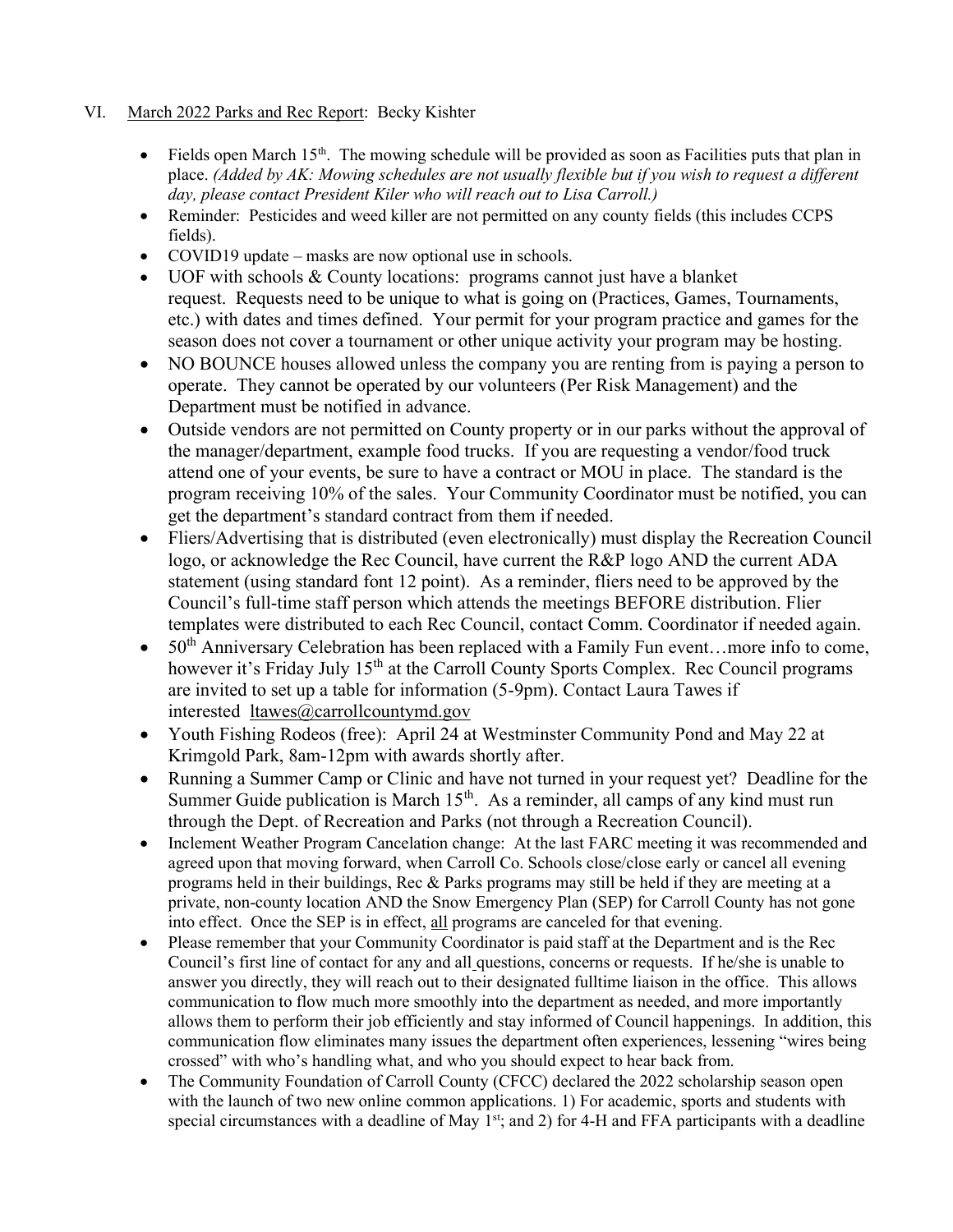of July  $1<sup>st</sup>$ . More than 55 scholarships are available to graduating high school seniors, and at least a dozen are also open to students already in college. The benefit of the online common application is that students no longer need to fill out a separate paper application for each opportunity. By completing one online application a student will be shown a list of the scholarships for which they are eligible, based on answers to questions such as GPA or high school they attend. Then the student would be asked to supply specific information to complete the process. Follow this link for the common online scholarship direct link; or visit WeAreCarroll.org. Scholarships can be used for attending college or trade school, and there are several specifically for students already enrolled in college or graduate school.

### VII. March 2022 President's Report:

Old Business:

- COVID-19 Update:
	- o See above
- NCHS:
	- $\circ$  Town Hall Meeting Held on February 21<sup>st</sup>. No new information. Still seeking confirmation of tax credit billing and designation. BK questioned TL about invoices and TL confirmed Fall/Winter programs had not been invoiced and Spring/other programs could be invoiced but all rates, etc, are mostly set via verbal agreement. No invoices have been submitted to the County for towards the tax credit to TL's knowledge or the NCRC Board's knowledge.
	- o AK added the following advice. Programs should pay invoices which are presented to them by the owners of the property. If there is a statement that implies the "payment" will come from the tax credit, earmark money in your program account to cover said expense just in case.
	- o The baseball diamond has been rented out to a group outside NCRC and usage is confirmed through July. That would indicate no plans until then to change the outside fields until at least July.
	- o BK asked if there was a system tracking usage. TL is still our contact for reserving space at the NCHS complex. She stated she could easily gather the information for the NCRC programs. There is also a calendar being used, to which TL has access but that includes all users, not just NCRC.

New Business:

- Required Documents/Content for websites and Fliers:
	- o See above and reference the NCRC website for templates, etc. HLS can assist if needed.
- Christmas Tree Park Update:
	- o The Town of Manchester has been concerned about the aesthetics of the park. They agreed to reduce the size of the dumpster which sits at the entrance and to relocate it to a less obvious place. Football will use the park and is responsible for maintaining its impact. If the dumpster adjustment does not work, the Town wants to hear from the program. If the illegal dumping decreases the Town will make the dumpster placement more permanent (concrete pad and fencing)
- If a program is holding an event, please be sure the UOFs and COIs are correctly done. If the name of the event indicates an outside organization is the organizer of the event, the UOF and COIs need to include that entity. If you are hosting an event which happens to have a collection of participants from an organization (a league, etc.), be sure the event name does not indicate that entity as the organizer or the liability and insurance coverage we hold will not be in effect.